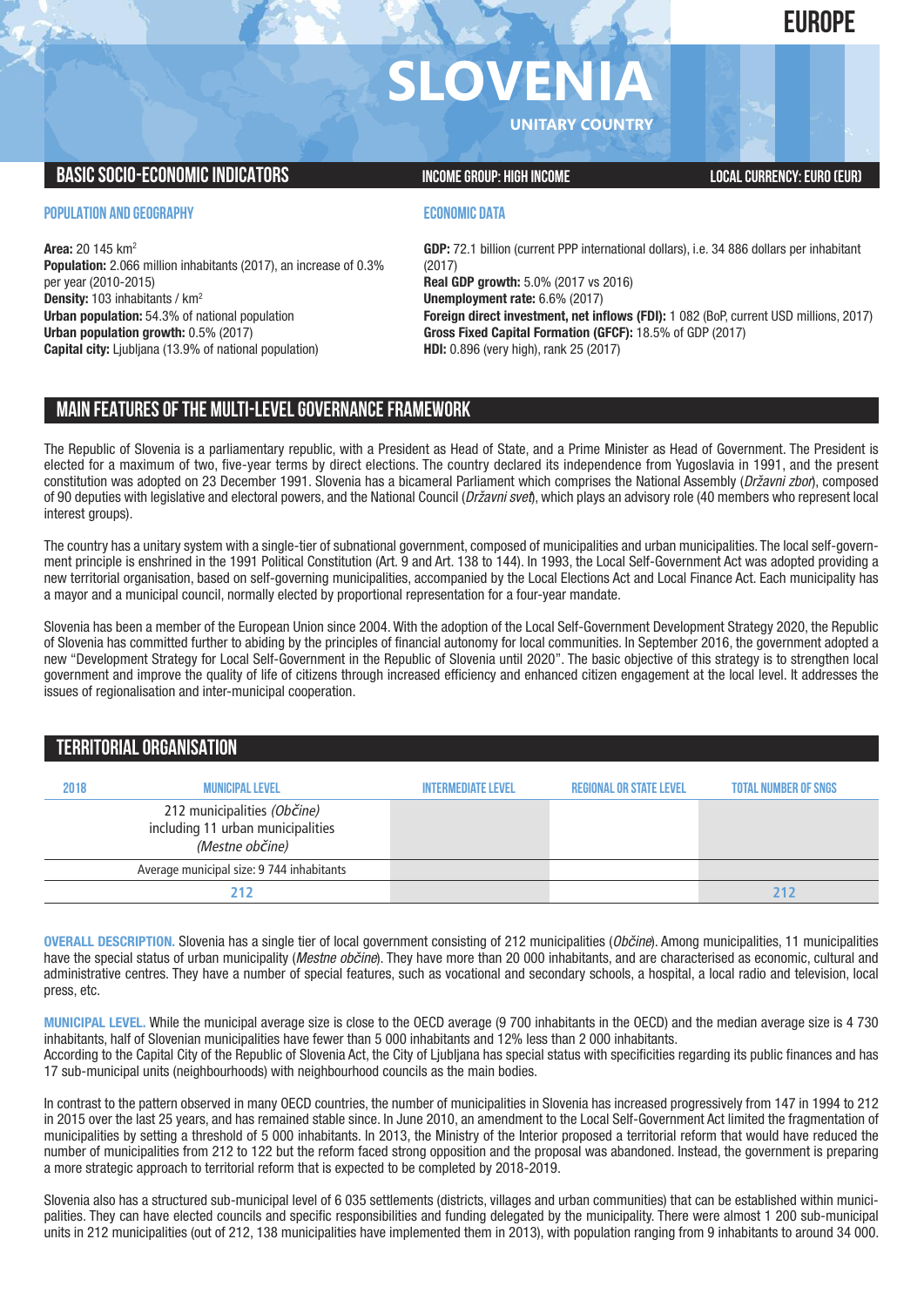In 2005 and 2018, amendments to the Financing of Municipalities Act provided financial incentives for voluntary joint municipal administration (internal audit, spatial planning, inspection, etc.), through reimbursing 30-55% of the joint management bodies' staff costs (if at least three municipalities join). The number of joint bodies grew from five in 2005 to 52 in 2017 (concerning all municipalities but 10). New legislation adopted in October 2017 envisages regional spatial plans to improve the coordination between the municipalities and improve the use of resources.

Regionalisation reforms have been discussed for a long time as the Constitution provides for the establishment of self-governing regions by law (Art. 143). Several attempts and bills were prepared throughout the 1990s and 2000s. In particular, a draft bill creating 13 regions was rejected by referendum in 2008; however, voter turnout was low (10.9%). In 2009, the Prime Minister appointed a "Strategic Council for Regionalisation and Decentralisation". In response to the council's proposals, a new bill creating six regions was prepared but the project was abandoned in 2011 due to disagreements about the number, size, competences and financing of the regions. Establishing a second tier of local self-government with a bottom-up scenario is not currently on the political agenda. The current trend is more to encourage inter-municipal cooperation as a mechanism for more effective and efficient local service system and as an intermediate step towards regionalisation.

Finally, the country is divided into 58 administrative districts representing the State at territorial level in charge of supervising municipalities. Slovenia does not have a national urban policy, but the development of the country's urban system is an important feature of the Spatial Development Strategy of Slovenia (SDSS), adopted in 2004 by the National Parliament.

#### **SUBNATIONALGOVERNMENT RESPONSIBILITIES**

The 1993 Local Self-Government Act, which has been amended more than 30 times since, determines the principles of municipal regulation. Municipalities can have three types of tasks: local issues or issues of local importance; local issues delegated to municipalities by the central government via laws; transferred tasks of state administration, carried out by municipalities under State supervision and financed by State resources (Art. 140).

Urban municipalities have more competences than other municipalities, mainly in the fields of urban development (as per constitutional provisions, art. 141), responsibility for urban transport and housing. In practice, urban municipalities provide a range of services of wider regional importance (sports, parks and recreation, libraries, cultural institutions and services, etc.).

The Capital City of the Republic of Slovenia Act, amended in 2010, sets a framework for cooperation between the central government and the city of Ljubljana, and for implementing common tasks and special "Capital City" tasks related to spatial planning and development.

#### **Main responsibilitysectors and sub-sectors**

|                                    | <b>MUNICIPAL LEVEL</b>                                                                                                                                                                                         |  |  |  |  |
|------------------------------------|----------------------------------------------------------------------------------------------------------------------------------------------------------------------------------------------------------------|--|--|--|--|
| 1. General public services         | Internal administration; Managing the municipality's property                                                                                                                                                  |  |  |  |  |
| 2. Public order and safety         | Firefighting; Local police; Local public order                                                                                                                                                                 |  |  |  |  |
| 3. Economic affairs/transports     | Local roads; Local public transport; Local economic development; Tourism; Promotion of agriculture;<br>Urban transport (urban municipalities); Trade and industry                                              |  |  |  |  |
| 4. Environmental protection        | Sewerage; Waste management; Protection of natural resources; Protection of the environment                                                                                                                     |  |  |  |  |
| 5. Housing and community amenities | Social housing; Urban and spatial planning; Utilities (water and power supply); Cemeteries; Urban development (for urban municipalities)                                                                       |  |  |  |  |
| 6. Health                          | Primary health care and pharmacies                                                                                                                                                                             |  |  |  |  |
| 7. Recreation, culture & religion  | Libraries and sports facilities; Preservation of cultural heritage                                                                                                                                             |  |  |  |  |
| 8. Education                       | Pre-school and primary school buildings and facilities; Grammar schools; Secondary, vocational and higher schools<br>(urban municipalities); Secondary-level public health services (for urban municipalities) |  |  |  |  |
| 9. Social protection               | Elderly care, Rest homes; Social welfare for children and family, and for disabled people                                                                                                                      |  |  |  |  |

### **SUBNATIONAL GOVERNMENT FINANCE**

| <b>Scope of fiscal data:</b> 211 municipalities and around 1 010 other local government institutions. | <b>SNA 2008</b> | Availability of fiscal data:<br>High | Quality/reliability of fiscal data:<br><b>High</b> |
|-------------------------------------------------------------------------------------------------------|-----------------|--------------------------------------|----------------------------------------------------|
|-------------------------------------------------------------------------------------------------------|-----------------|--------------------------------------|----------------------------------------------------|

GENERAL INTRODUCTION. The Financing of Municipalities Act (2007), which was a substitute for the Act on Financing Municipalities (1998), sets the municipal financial framework. It introduced a general legal framework and a financial system in which financial resources of local authorities must be proportional to the "eligible expenditure" of a municipality. Costs that are taken into account when determining a municipality's eligible expenditure include spending that is directly related to carrying out the tasks that municipalities are required to perform according to the Constitution and relevant acts. Article 142 of the Slovenia Constitution states that municipalities must raise their own revenue, and the Act on Local Self Government stipulates that local matters of public interest are to be financed by the municipality's own resources, state budget and loans.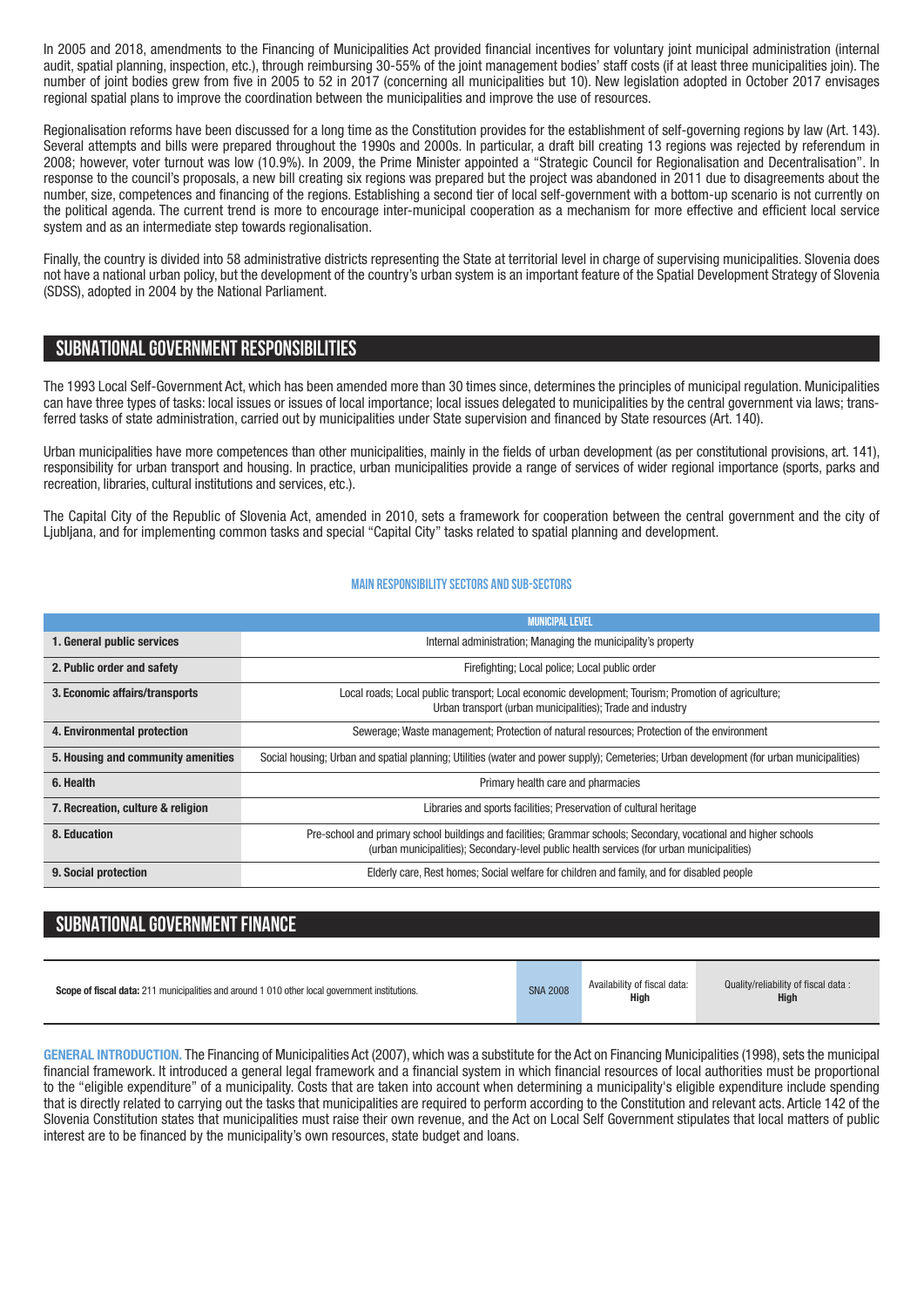## **SLOVEN UNITARY COUNTRY**

#### **SUBNATIONAL GOVERNMENT EXPENDITURE BY ECONOMIC CLASSIFICATION**

| 2016                            | <b>DOLLARS PPP / INH.</b> | % GDP   | % SNG EXPENDITURE | % GENERAL GOVERNMENT EXPENDITURE<br><b>(SAME EXPENDITURE CATEGORY)</b> |  |  |  |
|---------------------------------|---------------------------|---------|-------------------|------------------------------------------------------------------------|--|--|--|
| <b>Total expenditure</b>        | 2681                      | 8.2%    | 100%              |                                                                        |  |  |  |
| Inc. current expenditure        | 2 2 5 7                   | 6.9%    | 84.2%             | Total expenditure<br>18.1%                                             |  |  |  |
| Staff expenditure               | 277                       | 3.9%    | 47.6%             |                                                                        |  |  |  |
| Intermediate consumption        | 621                       | 1.9%    | 23.2%             | 34.4%<br>Staff expenditure                                             |  |  |  |
| Social expenditure              | 168                       | 0.5%    | 6.3%              |                                                                        |  |  |  |
| Subsidies and current transfers | 173                       | 0.5%    | 6.4%              |                                                                        |  |  |  |
| Financial charges               | 15                        | $0.0\%$ | 0.5%              | 2.9%<br>Social benefits                                                |  |  |  |
| <b>Others</b>                   | 3                         | $0.0\%$ | 0.1%              |                                                                        |  |  |  |
| Incl. capital expenditure       | 425                       | 1.3%    | 15.8%             | Direct investment<br>39.2%                                             |  |  |  |
| Capital transfers               | 10                        | $0.0\%$ | 0.4%              |                                                                        |  |  |  |
| Direct investment (or GFCF)     | 414                       | 1.3%    | 15.4%             | 30%<br>40%<br>10%<br>20%                                               |  |  |  |

**EXPENDITURE.** Slovenia ranks below the OECD average for unitary countries in terms of SNG share in GDP and total public spending (9.2% of GDP and 28.7% of total public spending in 2016). These ratios are also below the EU28 average (15.3% of GDP and 33.5 of public expenditure), including for EU unitary countries only (12.4% of GDP and 26.5% of public expenditure). This reflects the relatively low level of decentralisation in Slovenia where municipalities carry out few responsibilities. However, the share of municipalities in public staff spending and SNG expenditure is significant, given their level of decentralisation.

**DIRECT INVESTMENT.** The municipal share in public investment in Slovenia is below the averages of OECD unitary countries (50.7% of public investment in 2016) as well as the EU28 average (51.6%). In this country as in Poland, Czech Republic and the Slovak Republic, subnational investment dropped by 35% between 2015 and 2016, partly due to the country's heavy dependency on EU Structural and Investment Funds (ESIF). In Slovenia, most subnational investments are dedicated to environmental protection, housing/community amenities and economic affairs. SNG investments comprise construction of housing, waste and sewage, acquisition of land, potable water supply, and infrastructure for community development. Other major categories of investment spending include education and recreation/culture/religion. In contrast, SNGs invest very little in healthcare or social protection.

#### **SUBNATIONALGOVERNMENTEXPENDITURE BYFUNCTIONALCLASSIFICATION – COFOG**

The largest SNG expenditure category is by far education, municipalities mainly provide resources for operational expenditure, student transport, infrastructure and facilities. SNGs also play a major role in community development and are responsible for more than 90% of total public expenditure in housing and community amenities. In fact, they are in charge of housing, urban and spatial planning and water infrastructure. Social protection, heath and economic affairs/transport are other important spending items, with a similar weight in municipal expenditure, whereas the sector of economic affairs and transport is under-represented in SNG expenditure compared to other OECD countries.



#### **SUBNATIONALGOVERNMENT REVENUE BYCATEGORY**

| 2016                 | <b>DOLLARS</b><br>PPP / INH. | % GDP | % GENERAL GOVERMENT REVENUE<br>(SAME REVENUE CATEGORY) |     | % SNG REVENUE  |                         |  |                     |                    |                   |
|----------------------|------------------------------|-------|--------------------------------------------------------|-----|----------------|-------------------------|--|---------------------|--------------------|-------------------|
| <b>Total revenue</b> | 2742                         | 8.4%  | 19.3%                                                  | 60% |                |                         |  |                     |                    |                   |
| Tax revenue          | 1 1 3 4                      | 3.5%  | 15.7%                                                  |     | 41.3%          | 39.5%                   |  |                     |                    |                   |
| Grants and subsidies | 1082                         | 3.3%  |                                                        | 40% |                |                         |  |                     |                    |                   |
| Tariffs and fees     | 473                          | 1.4%  |                                                        | 20% |                |                         |  | 17.3%               |                    |                   |
| Property income      | 17                           | 0.1%  |                                                        |     |                |                         |  |                     |                    |                   |
| Other revenues       | 35                           | 0.1%  |                                                        | 0%  |                |                         |  |                     | 0.6%               | 1.3%              |
|                      |                              |       |                                                        |     | Tax<br>revenue | Grants and<br>subsidies |  | Tariffs<br>and fees | Property<br>income | Other<br>Revenues |